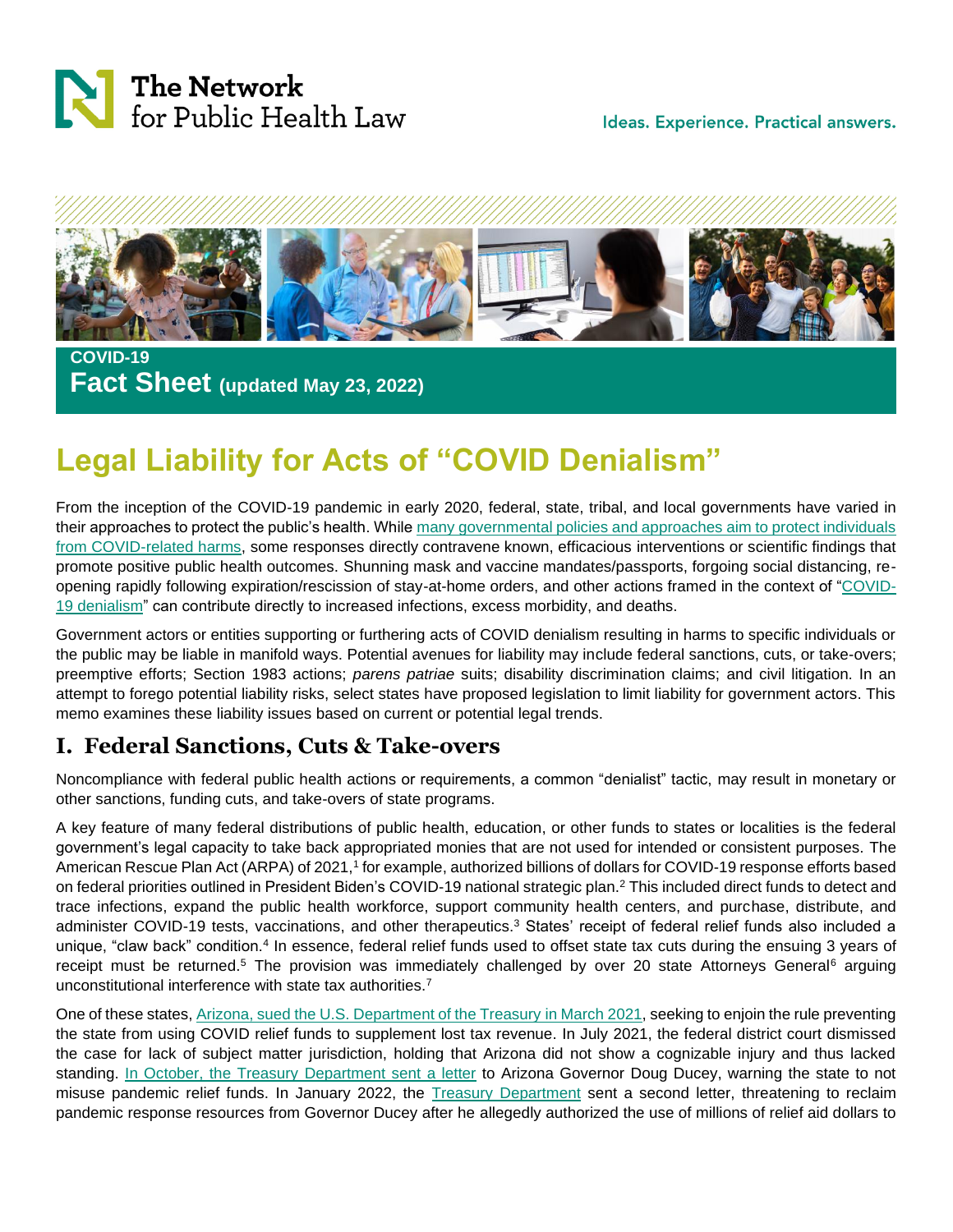undercut mask requirements in schools, fund state immigration policies, and diminish taxes. Federal authorities also stated that they would withhold future appropriations if Arizona did not amend programs using federal funds to undermine school mask mandates (e.g., a [\\$163 million federal program providing relief funds](https://www.nytimes.com/2022/01/21/us/politics/arizona-sues-covid-masks.html) to public and charter schools but excluding schools requiring masks). Governor Ducey counter-sued, attempting to block federal efforts to claw back pandemic funds, alleging inappropriate federal exercises of power. However, in May 2022, the [federal Court of Appeals for the Ninth Circuit](https://www.courthousenews.com/wp-content/uploads/2022/05/21-16227.pdf) found that Arizona does in fact have standing to challenge the American Rescue Plan Act (ARPA) since there was a "realistic danger" to the state and a potential infringement on its sovereignty by way of the possible coercive funding. This court did not address the merits of the case, but rather sent the case back to the district court for further proceedings..

Texas, Louisiana, and Mississippi also sued the U.S. Treasury Department in October 2021, challenging the federal agency from using a provision of ARPA to reclaim federal funding from states using pandemic aid to fill budget gaps resulting from tax revenue reductions. [On April 8, 2022, a federal district judge](https://www.govinfo.gov/content/pkg/USCOURTS-txnd-2_21-cv-00079/pdf/USCOURTS-txnd-2_21-cv-00079-0.pdf) in Texas blocked the Treasury Department from recovering pandemic relief funds from the 3 states, characterizing the "strings" attached to the funds as creating a "gun to the head" for states that could not afford to turn down billions in federal pandemic aid.

In addition, state or local governments spurning federal objectives may find their actions thwarted by proposed or actual federal take-overs. If states mishandle pandemic relief efforts, the federal government may legally step in under specific circumstances to manage programs receiving federal funds (e.g., nursing facilities, specific health care enterprises).

## **II. Federal Preemption**

Pursuant to the Constitution's Supremacy Clause, federal law is supreme and may preempt conflicting state or local laws. Consequently, legislatures, governors, or other state officials enacting COVID-19 denialist policies may find their actions are preempted by federal authorities.

The federal [Public Readiness and Emergency Preparedness \(PREP\) Act](https://aspr.hhs.gov/legal/PREPact/Pages/default.aspx) authorizes the Secretary of Health and Human Services (HHS) to "make a declaration . . . recommending" the use of certain "covered countermeasures" responding to a situation [deemed] a public health emergency. Countermeasures authorized under the PREP Act preempt "any provision of law or legal requirement that . . . is different from, or is in conflict with, any requirement applicable under this section" related to those countermeasures.

In an [Advisory Opinion](https://www.seyfarth.com/news-insights/new-hhs-advisory-opinion-confirms-complete-federal-preemption-for-prep-act-cases-and-applicability-of-the-acts-defenses-in-non-use-situations.html) issued in January 2021, HHS confirmed that the PREP Act "(1) provides complete preemptive federal jurisdiction . . . and (2) applies to cases where the alleged harm results from failure to use (and even refusal to use) a covered countermeasure when that failure arises out of the conscious [or deliberate] allocation and prioritization of the countermeasures." The PREP Act thus preempts state tort claims related to liability and immunity, including those involving scarce resource allocation and decision-making, creating exclusively federal causes of action. Throughout the pandemic, federal courts have routinely held that PREP Act claims against government actors fall under federal jurisdiction.<sup>8</sup>

However, some federal appellate court decisions have limited the PREP Act's seemingly broad liability provisions. [Three](https://www.bloomberglaw.com/product/blaw/search/results/e8c3607f010b589cc7c7bbe24af52a4e/?utm_source=ANT&utm_medium=ANP)  [circuit court decisions](https://www.bloomberglaw.com/product/blaw/search/results/e8c3607f010b589cc7c7bbe24af52a4e/?utm_source=ANT&utm_medium=ANP) in 2021 and 2022 affirmed lower courts' decisions to remand suits alleging negligence claims under the PREP Act back to state courts, finding that the Act does not entirely bar claims under state law. They held that Congress only intended federal causes of action for "willful misconduct." [The Eleventh Circuit is currently](https://www.bloomberglaw.com/document/X1Q6OBPBG682?) deciding whether the PREP Act is a complete preemption statute in a similar case.

In November 2021, [Tennessee](https://www.capitol.tn.gov/Bills/112/CCRReports/CC9002.pdf) and [Florida](http://www.leg.state.fl.us/statutes/index.cfm?App_mode=Display_Statute&Search_String=&URL=0300-0399/0381/Sections/0381.00317.html) enacted laws restricting employers' abilities to require COVID-19 vaccinations in the workplace. Tennessee's law exempts employers subject to the Centers for Medicare and Medicaid Services' (CMS) vaccine mandate for health care workers (HCWs). Following lengthy litigation across the country, the U.S. Supreme Court upheld the legality of the CMS vaccine mandate on January 13, 2022, effectively preempting all conflicting state laws. [Florida Governor Ron DeSantis](https://www.beckershospitalreview.com/legal-regulatory-issues/desantis-casts-aside-cms-vaccine-rule-for-hospitals.html) indicated his state will not enforce the federal mandate in health care facilities although his state [dropped its legal challenge](https://www.beckershospitalreview.com/legal-regulatory-issues/florida-drops-appeal-against-federal-vaccination-rule-for-healthcare-workers.html) to the rule on January 24.

In March 2022, a [federal judge in Michigan](https://www.courthousenews.com/wp-content/uploads/2022/03/head-start-injunction-michigan-ruling.pdf) upheld the enforcement of the federal Head Start program's vaccine mandate in the state after finding that it was likely constitutional under the Supreme Court's CMS vaccine mandate ruling. A federal district court in Montana, [on March 18, 2022,](https://www.bloomberglaw.com/document/X14RFPG7G000N?) blocked a state law prohibiting health care providers from denying employment, goods, or services based on an individual's COVID-19 vaccination status on the grounds that the Montana law is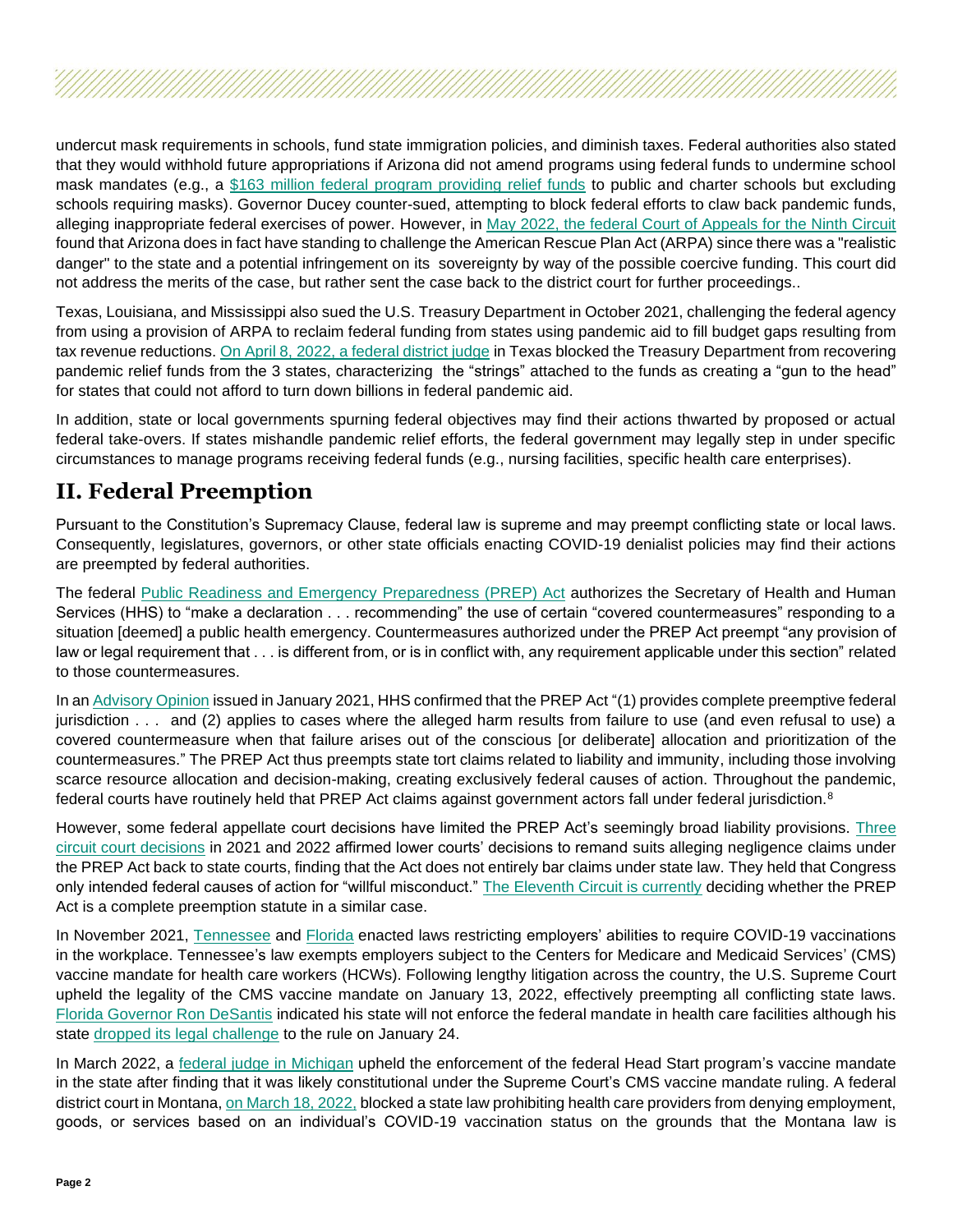incompatible with CMS' vaccine mandate, which requires facilities to ensure all staff have been vaccinated or qualify for an exemption. To the extent the state law did not require employees, including those subject to the CMS mandate, to demonstrate vaccination status, it was preempted.

Preemption can also be wielded as a double-edged sword. Parents challenged a 2020 D.C. Council law allowing children as young as 11 years old to get vaccinated for COVID-19 without parental consent or knowledge, alleging the law was preempted by the National Childhood Vaccine Injury Act. On [March 18, 2022, a federal district court](https://www.govinfo.gov/content/pkg/USCOURTS-dcd-1_21-cv-01857/pdf/USCOURTS-dcd-1_21-cv-01857-0.pdf) agreed, holding that federal law preempted the District's law which required health care providers to act outside the scope of federal law (i.e., directing providers to leave "blanks" on the child's vaccination records).

Preemption claims also arise at the local level. For example, Dane County (WI) [residents and businesses](https://will-law.org/wp-content/uploads/2021/01/complaint-with-exhibits_redacted.pdf) challenged the county health officer's authority to issue emergency orders without the Dane County Board's approval. Oral arguments were heard by the Wisconsin Supreme Court in March 2022.

## **III. Section 1983 Actions**

Section 1983<sup>9</sup> is a federal law providing a cause of action for individuals deprived of a right held under federal law by a state or local official. For example, the Eighth Amendment protects convicted prisoners from cruel and unusual punishments. Prisoners alleging Eighth Amendment violations may bring Section 1983 lawsuits against offending officers.

In an [April 2020 lawsuit](https://www.texasattorneygeneral.gov/sites/default/files/images/admin/2020/Press/20200415_033.0_State%20Intervenor%20MTD%20Resp%20to%20Mtn%20TRO%20Class%20Cert.pdf) against the Dallas County (TX) sheriff, prisoners argued that the sheriff's COVID-exacerbated jail conditions violated their constitutional rights by placing them at serious risks of infection or death. They allege that the sheriff did not enforce social distancing, provide personal protective equipment (PPE), or offer testing at the jail, leading to a "public health nuisance." In a request for [dismissal,](https://webcache.googleusercontent.com/search?q=cache:Ty0dVtGfp8UJ:https://www.dallasnews.com/news/courts/2020/04/17/dallas-county-sheriff-brown-argues-inmate-lawsuit-should-be-tossed-governor-agrees/+&cd=1&hl=en&ct=clnk&gl=us) the sheriff's office stated that it had taken measures to protect the inmates housed in the jails, including new sanitation and isolation procedures. Similar suits have been replicated at correctional facilities nationwide.

Additional Section 1983 actions may flow from denials of other constitutional rights under the color of state law, including COVID-19 denialist laws or policies circumventing reproductive rights, privacy interests, personal freedoms, or disability protections. In the case *In re Abbott*,<sup>10</sup> litigants raised Section 1983 claims against Texas' 2020 attempt to shut down all surgical abortions during the early stages of the pandemic. Suits addressing specific denials of clear constitutional rights without justification, consistent with COVID-19 denialism, may be framed similarly.

However, not all such claims support liability themes for acts of COVID-19 denialism. Some claims may seek exclusions from public health interventions. In September 2021, for example, HCWs in New York filed a Section 1983 action against Governor Kathy Hochul, health commissioner, and attorney general. Plaintiffs alleged the state's emergency regulation requiring HCWs to be fully vaccinated against COVID-19, without permitting religious exemptions, violated their constitutional rights because it "forb[ade] employers from considering religious exemptions under processes guaranteed by federal law."<sup>11</sup> A federal district court initially granted a temporary restraining order to stop enforcement of the vaccination requirement, but the Second Circuit Court of Appeals vacated the injunction, upholding the mandate. The Supreme Court ultimately declined to hear an appeal.

## **IV.** *Parens Patriae* **Suits**

In *parens patriae* actions, government in its role as "legal protector" can sue to abate egregious impacts on behalf of its citizens.

In actions challenging CMS' vaccine mandate, states questioning the mandate's legality argued that they had standing as protectors of their citizens' rights. [Texas](https://www.texasattorneygeneral.gov/sites/default/files/global/images/20211115%20001%20Original%20Complaint.pdf) argued that its *parens patriae* interest in the health of its citizens was rooted in its "critical healthcare workforce shortage," and concerns that a vaccine mandate would cause "an exodus of healthcare workers," increasing the burden on the state's unemployment insurance funds. The argument failed as the Supreme Court affirmed (as noted above) that CMS' use of its conditional spending powers to mandate vaccines was constitutionally sound.

Similar state-based legal challenges against President Biden's [Executive Order](https://www.whitehouse.gov/briefing-room/presidential-actions/2021/09/09/executive-order-on-ensuring-adequate-covid-safety-protocols-for-federal-contractors/) (E.O.) requiring COVID-19 vaccination for federal contractors posit legal standing based on *parens patriae*. Some courts have rebuffed this claim. A district court in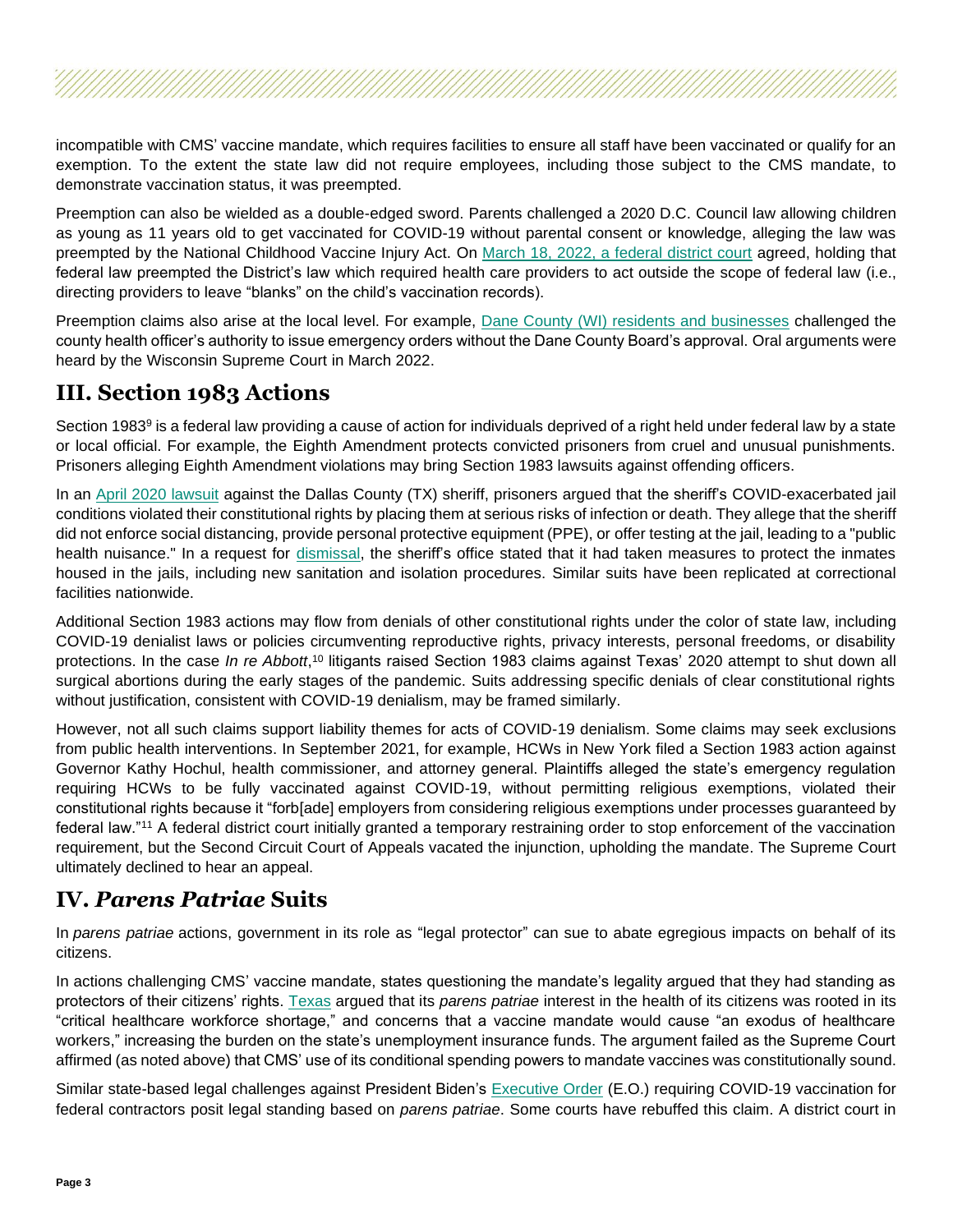Arizona, for example, noted that the Supreme Court has "long-since held" that states lack standing as *parens patriae* to bring suit against the federal government, founded on the principle that because state citizens are also citizens of the United States, the federal government is the "ultimate parens patriae of every American citizen."<sup>12</sup>

The flip side of *parens patriae* suits relates to cases that states may bring to reverse or counter denialist policies against persons or entities seeking to enforce or implement them. States may presumably bring such cases against public or private sector entities circumventing efficacious public health measures, provided state populations are impacted. Historically, some states have even sought litigation against offending neighboring states on environmental and other grounds that directly and negatively impact their states' populations. 13

## **V. Civil Liability**

Civil lawsuits may thwart some extreme examples of COVID-19 denialism. Lawsuits may be filed against state or local government actors seeking civil damages or enjoining E.O.s and actions that hinder efforts to stop the spread of COVID-19.

In August 2021, local school officials in [San Antonio](https://www.expressnews.com/coronavirus/article/San-Antonio-Bexar-sue-Abbott-COVID-mask-16376946.php) and Bexar County (TX) sued Governor Greg Abbott over his E.O. forbidding locales from imposing COVID-19 safety measures including occupancy limits and mask mandates. A state court judge issued a temporary restraining order, allowing the local school districts to impose their own mask mandates in schools, pending litigation. In November 2021, a [state appellate court](https://www.bloomberglaw.com/product/blaw/document/X1K3LPPPG000N?criteria_id=57f593794291f1c62fb5fe65ac39d6d7&navCriteriaId=6474f7d56467691724add5c05c64a95e&searchGuid=f419ed48-d66e-4f33-b361-9d935eca8e49&search32=i4LogNtJjla6WCNeE7YK5w%3D%3DYswRtuefHqkt_1UFxsTaWgERuo_PCYRTAprdRwkZRcKM36l3LFhKWU5_9lNa3zWuw5MJjSTzXeG3XxUwlPPEP2acHDOOE8Mx070-U7e7T1FkonkQvw8fE0TuhdZV0f4PkqH6T3wR40E_mZgGqeDdoyK-RZphZAj4oABy7oaBgzQ96FbFEsaBS_nVjdkDpvIxDY0YzZXtln6-60jhHfSvy-UQVeNfZ53uho6u_iEkG0Xyjlv-ht8KqI5QA2_2E0UwaoAbVtBiq7BxAMy2121YJxRKahX4xxSzm73oXY2yBXxHZYwjWQX34UEDlRxf85X8aqEHvcQPSgQ_ki-yNj8GAP3fipIy_9RSjW046P_P66-r3wAKMssc2PqgOCFIx2B7feJjyE7tMMNNcKJE12xC0ZErlJ-cUUkrza6qQz2zV-hg7Ump6QrQ0uHzksz0CnYRSiynofhmuqbLx_oVHr6AhQKwgfv6cLaxESmtunZtykoqv_Ej-Fal0f6I0jEg40WEWuTtUPXE_vPX-D9olrx4FZv0gW-s6QcsykZbkbIwU6NX-zTWCndr0zBK5AAL1n5w) upheld the restraining order, holding that Texas cannot bar localities from enacting their own pandemic safety rules. A [federal district court](https://static.texastribune.org/media/files/818cffd53a1c56117586f65abccc9e7a/ADA%20Mask%20Lawsuit%20Order%202021-11-10.pdf?_ga=2.165932093.2045909600.1636400393-1925743713.1610117282) later issued a permanent injunction, finding the E.O. was unconstitutional and in violation of the Americans with Disabilities Act (ADA). However, in December 2021, the Fifth Circuit Court of Appeals stayed the district court's order, determining that the E.O. did not conflict with local laws.

In [Virginia,](https://www.nytimes.com/2022/01/24/us/virginia-mask-mandate-youngkin.html) 7 public school districts sued Governor Glenn Youngkin in January 2022, objecting to the Governor's E.O. making mask-wearing optional in schools. The school districts argued that the E.O. conflicts with and overrides the districts' own mask policies, which require masks for in-person learning and activities per state law authorizing them to enact their own in-school policies. An Arlington circuit court judge granted the districts' request to temporarily ban the E.O., finding that the governor cannot wield his emergency powers to override decisions of local school boards. However, in early February 2022, the Virginia Supreme Cour[t dismissed](https://www.oag.state.va.us/files/MIYARES2022/ORD02-07-2022Castillo,M.pdf) the lawsuit, stating that the petitioners could not seek relief from the E.O. since no actionable source of legal authority over the governor had been identified. Furthermore, the E.O. did not override school districts' abilities to set masking policies, thus allowing them to conform with CDC guidelines in the end. Appeals are ongoing. Meanwhile, a federal judge ceased enforcement of the E.O. after finding federal law violations (discussed below).

In [New Jersey,](https://www.nytimes.com/2022/01/07/nyregion/nj-nursing-home-covid-settlement.html) the families of deceased veterans who had died of COVID complications in 2 state-run nursing homes were "preparing to file lawsuits that accused the state of gross negligence." Before the suits could be filed, New Jersey "agreed to pay \$53 million to [the] families of [the] 119 veterans." [Court filings claimed](https://www.nytimes.com/2022/01/07/nyregion/nj-nursing-home-covid-settlement.html) that staff at the facilities "were barred from wearing masks before April 2020 to avoid scaring residents," and that "[s]ick and healthy residents were allowed to congregate" while "staff members moved from room to room in the nursing homes without taking proper precautions to avoid transmitting the virus." A similar [complaint](https://d279m997dpfwgl.cloudfront.net/wp/2020/07/2020-07-17-Original-Complaint.pdf) was filed in [Massachusetts](https://www.nytimes.com/2020/06/24/us/holyoke-soldiers-home.html) where the case is [ongoing.](https://www.bloomberglaw.com/product/blaw/document/X1Q6O79GCL82?criteria_id=817bd71e50aa880dcca9b323128e2a62&searchGuid=79536f98-b044-42ec-9011-a5f5a6a24014)

O[n July 22, 2020,](https://www.afge.org/globalassets/documents/generalreports/2020/braswell-et-al.-v.-united-states---amendedcomplaint.pdf) an amended complaint submitted by employees of multiple federal agencies against the U.S. government alleged in part that they had been made to work through COVID-19 "without sufficient protective devices," seeking [back](https://www.forbes.com/sites/jemimamcevoy/2020/07/23/military-ice-and-dhs-employees-sue-white-house-for-exposing-them-to-covid-19/?sh=4c5e216d2979)  [pay,](https://www.forbes.com/sites/jemimamcevoy/2020/07/23/military-ice-and-dhs-employees-sue-white-house-for-exposing-them-to-covid-19/?sh=4c5e216d2979) including hazard pay, as compensation for their claimed damages. The case is [ongoing.](https://www.bloomberglaw.com/product/blaw/document/X7UHP3FG000N?criteria_id=3fee29e37814de5cb584833a0077760d&navCriteriaId=31a748ea1519bcd6a28f880284b96a39&searchGuid=8cd28bb1-b874-4738-a23c-54f2eef78391&search32=B6uNo73vXEFOZUhVQhnpfQ%3D%3Dpplkgedp-RwIcIES1u2aacsugeYwuEWoT0gEeDa8RMQe2iiC4D8Pp59zNuA4pZg5q3IynQ6cr5kVRZVQpZPvrGo0gvDNvCWK9-P6lHz_JHxytlwP0u7aI30ZxT7QwAK5TP-PNMhjiPz6zJsogVVrzlEvrzHDeef7MmMLy07fVnc0xl5yCMj44sRjUvPGlKOd97bXUarPz_VHUQ1k88OIwzri-5noV4uKr_ws-z1I821F-C713POVG8k0b7_M9GaX) A lawsuit filed on April 4, 2022 against [the City of Raleigh, North Carolina,](https://wwwcache.wral.com/asset/news/local/2022/04/06/20223124/Complaint__file_stamped_-DMID1-5ugmyk1i5.pdf) challenged the city's COVID-19 policies, requesting back pay for time spent testing, attorneys' fees, and other damages, including a health care plan surcharge for unvaccinated employees.

In Minnesota, a property owner challenged Governor Tim Walz's March 2020 E.O. mandating a statewide residential eviction moratorium. To "alleviate displacement of families arising out of the COVID-19 pandemic and loss of employment," the E.O. prohibited landlords from evicting tenants who failed to pay rent. In the suit, property owners alleged the E.O. intruded on their ability to manage their businesses and properties and violated rights under the contract clause, takings clause, due process clauses, and First Amendment. Lower courts dismissed the claims. On April 5, 2022, however, the Eighth Circuit Court of Appeals reversed the dismissals, finding that the plaintiff "plausibly pleaded" the E.O. "substantially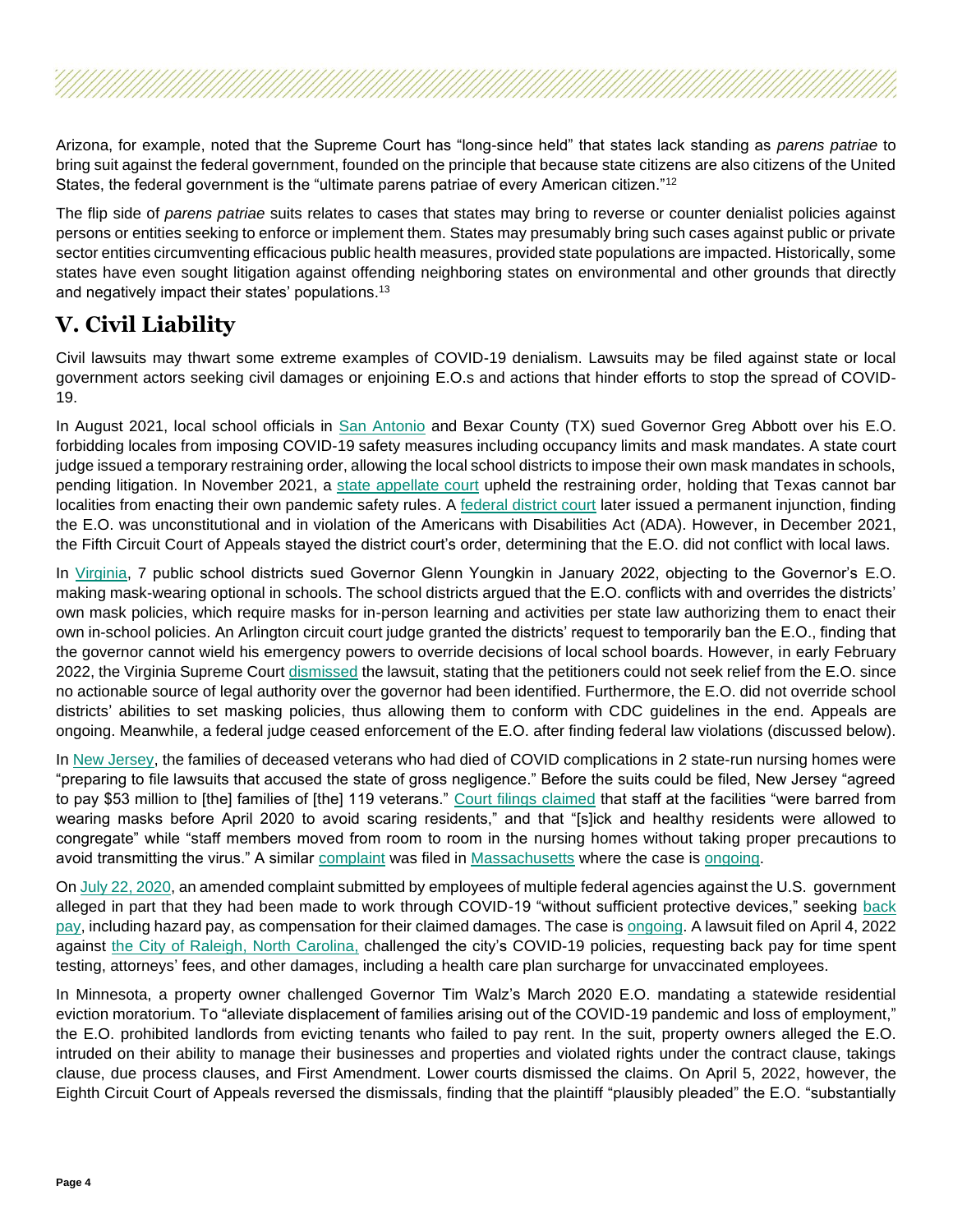impaired its contractual bargain" and sufficiently alleged that the E.O. deprived it of rights to exclude tenants without compensation, constituting a non-regulatory government taking. The case was remanded back to the district court.

Across the United States, COVID-19 killed [more than 200,000 nursing home residents and staff](https://www.kff.org/policy-watch/over-200000-residents-and-staff-in-long-term-care-facilities-have-died-from-covid-19/) (as of January 31, 2022). Many of these facilities are government-run. Multiple lawsuits allege facilities contributed to infections and deaths by failing to implement appropriate safety measures. In January 2022, [a state-run veterans home in New Jersey](https://www.nytimes.com/2022/01/07/nyregion/nj-nursing-home-covid-settlement.html) agreed to pay \$53 million to the families of 119 veterans living in 2 facilities. Similarly, a [Massachusetts veterans home](https://www.nytimes.com/2022/05/12/us/massachusetts-nursing-home-vets-covid.html) reached a \$56 million settlement to 84 veterans and their families in May 2022.

Some claims against the government have been rejected. For example, employees of a meatpacking facility i[n Pennsylvania](https://www.law360.com/articles/1370471/attachments/1) sued the U.S. Secretary of Labor and the Occupational Safety and Health Administration (OSHA). They alleged the federal government acted "arbitrarily and capriciously in failing to seek" a court order preventing their employer from continuing unsafe COVID-19 working conditions that could cause imminent harm. The court [rejected](https://www.law360.com/articles/1370471/osha-escapes-pa-meatpackers-covid-19-protocols-suit) these claims, finding no imminent danger.

[New York](https://law.justia.com/cases/federal/district-courts/new-york/nysdce/7:2020cv03124/535961/40/) residents sued the World Health Organization (WHO) in April 2020, alleging negligence in responding to the COVID-19 pandemic. In April 2021, a federal court in New York granted WHO's motion to dismiss based on immunity.

#### **VI. Discrimination**

Government may differentiate between populations without infringing constitutional rights if there is a sufficient basis for such distinctions in the interests of public health. However, claims of unwarranted discrimination against government actors may arise where public health efforts differentiate on the basis of race, disability, or other protected classes, including instances where government inappropriately targets people with certain conditions for health interventions.

In December 2021, FDA released [guidance](https://www.fda.gov/media/149534/download) regarding the allocation of monoclonal antibody treatments and oral antivirals for COVID-19 treatment. The treatments were authorized for individuals "who are at high risk for progression to severe COVID-19" and refers to CDC's guidance on "People with Certain Medical Conditions." Ongoing supply shortages during the 2021-2022 Omicron variant surge encouraged several states to adopt FDA-aligned policies that prioritized race or ethnicity in allocating the treatments. Several federal lawsuits challenged the policies as discriminatory.

[New York's policy](https://www.scribd.com/document/552151504/Prioritization-of-Mabs-During-Resource-Shortages-20211229#from_embed) explicitly noted that "non-white race or Hispanic/Latino ethnicity should be considered a risk factor, as longstanding systemic health and social inequities have contributed to an increased risk of severe illness and death from COVID-19." It was challenged by White, non-Hispanic plaintiffs alleging violations of the 14th Amendment equal protection clause and Title VI of the Civil Rights Act. On March 15, 2022, a [federal district judge in New York](https://www.bloomberglaw.com/document/X14QM2DE0000N?) held that the plaintiffs failed to show they would be harmed by the non-enforceable guidelines advising providers to consider race and ethnicity as risk factors. A challenge filed in another New York federal district is ongoing.

Oregon, finding that COVID-19 disproportionately affected Black individuals, earmarked \$62 million of its federal COVID-19 relief funding exclusively for these residents. Lawsuits by Mexican-American and White businesses owners challenged the action on racial discrimination grounds. [The case is ongoing,](https://www.nytimes.com/2021/01/03/us/oregon-cares-fund-lawsuit.html) with federal funding remaining on hold.

Discrimination claims have also been made on the basis of disability. On March 17, 2022, a professor at Kutztown University of Pennsylvania, a public institution, alleged [disability discrimination and retaliation](https://www.law360.com/articles/1475529/attachments/0) under Section 504 of the Rehabilitation Act. The professor, who was undergoing chemotherapy and thus at high risk for severe COVID-19, sought damages after the university failed to accommodate her and allow her to keep teaching remotely despite a state mandate to provide flexible work arrangements for those at risk. The case is ongoing.

Plaintiff parents of children suffering from disabilities putting them at increased COVID-19 risks challenged Virginia Governor Youngkin's January 2022 E.O. providing that parents can opt children out of masking requirements in Virginia schools (discussed above). The parents alleged that the E.O. and related state laws violate rights under federal law. On March 23, 2022 a federal district court judge stopped the E.O. from being enforced on grounds that parents had the right to request a [reasonable](https://casetext.com/case/seaman-v-virginia) modification under the Americans with Disabilities Act (ADA) and Rehabilitation Act.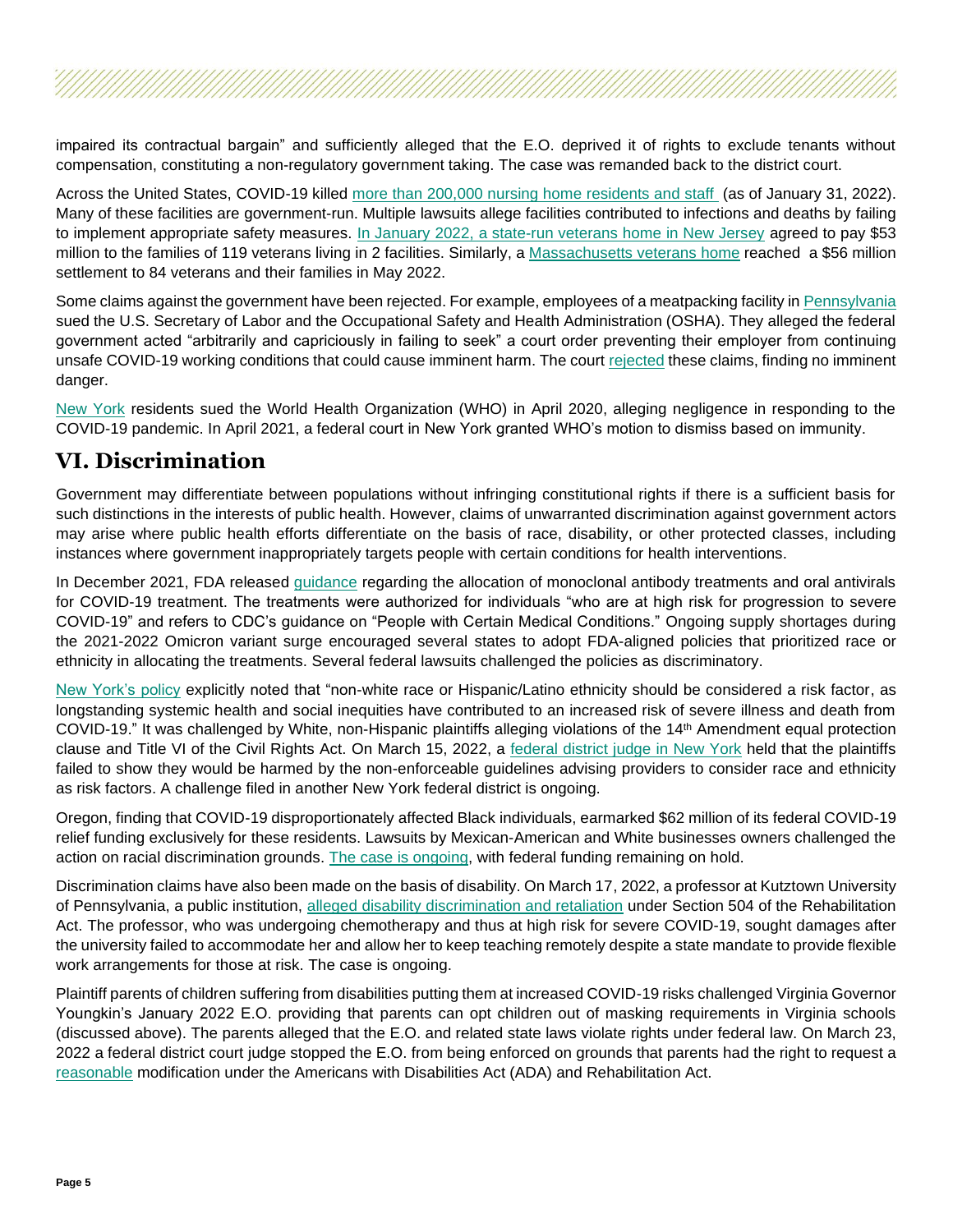## **VII. Proposed Legislation to Preclude Government Entity Liability**

Government officials are generally protected from lawsuits alleging rights violations under principles of sovereign or qualified immunity. During declared emergencies, additional protections may be available (e.g., PREP Act, discussed above) to insulate public sector entities and actors from direct liability. In addition, some states have proposed and passed explicit bills to preclude government entity liability related to COVID-19 harms, including Alabama (SB [30\)](https://legiscan.com/AL/bill/SB30/2021), Florida (CS/SB [72](https://www.flsenate.gov/Session/Bill/2021/72) and [7014\)](https://www.flsenate.gov/Session/Bill/2022/7014/BillText/er/PDF), Idaho (HB [6](https://legislature.idaho.gov/sessioninfo/2020spcl/legislation/h0006/) and [149\)](https://legislature.idaho.gov/sessioninfo/2021/legislation/H0149/), Louisiana (HB [826\)](https://www.legis.la.gov/legis/BillInfo.aspx?s=20RS&b=HB826&sbi=y), Michigan (HB [6030\)](http://www.legislature.mi.gov/(S(zu21a0nqc1e3hnerabn5r5if))/mileg.aspx?page=GetObject&objectname=2020-HB-6030), Montana (HB [435\)](https://leg.mt.gov/bills/2021/billpdf/HB0435.pdf), Nevada (SB [4\)](https://www.leg.state.nv.us/App/NELIS/REL/32nd2020Special/Bill/7156/Text), North Carolina (HB [118\)](https://legiscan.com/NC/text/H118/2019), Ohio (HB [606\)](https://www.legislature.ohio.gov/legislation/legislation-summary?id=GA133-HB-606), Oregon (SB [780\)](https://olis.oregonlegislature.gov/liz/2021R1/Measures/Overview/SB780), and Tennessee (SB [8002\)](https://wapp.capitol.tn.gov/apps/BillInfo/Default.aspx?BillNumber=SB8002&GA=111).

These bills generally aim to shield government and civil actors from liability from claims for COVID-19 infection or any injury caused by exposure. Traditionally these shields have been applied to HCWs, but trends across these and other states have expanded protections to government and private individuals. To claim these protections, public or private actors generally must be acting in compliance with local COVID-19 public health policies and responses.

This document was developed by **Erica N. White, J.D**., Staff Attorney, **James G. Hodge, Jr., J.D., L.L.M**., Director, **Jennifer L. Piatt, J.D.**, Deputy Director, **Nora Wells**, Senior Legal Researcher, and **Summer Ghaith**, Legal Researcher, Network for Public Health Law – Western Region Office, Sandra Day O'Connor College of Law, Arizona State University (ASU).

The Network for Public Health Law provides information and technical assistance on issues related to public health. The legal information and assistance provided in this document do not constitute legal advice or legal representation. For legal advice, please consult specific legal counsel. Support for the Network provided by the Robert Wood Johnson Foundation. The views expressed in this document do not necessarily reflect the views of the Foundation.

<sup>1</sup> Pub. L. No. 117-2, 135 Stat. 2 (2021).

- <sup>2</sup> Emily Cochrane, *Congress Clears \$1.9 Trillion Aid Bill, Sending It to Biden*, N.Y. TIMES, https://www.nytimes.com/2021/03/10/us/politics/covid-stimulus-bill.html (Mar. 30, 2021) (explaining that President Biden's relief plan provides multiple benefits to assist Americans with financial hardships during the pandemic).
- <sup>3</sup> Molly Ramsdell et al., *What It Means for States: The American Rescue Plan Act Provisions*, NAT'L CONF. STATE LEGISLATURES (Mar. 10, 2021), https://www.ncsl.org/Portals/1/Documents/statefed/The-American-Rescue-Plan-Act-Provisions\_v01.pdf [https://perma.cc/KN7K-QX9N].
- <sup>4</sup> Amanda Albright, *U.S. Offers States \$350 Billion in Aid, with Conditions*, BLOOMBERG (May 10, 2021, 2:54 PM), https://www.bloomberg.com/news/articles/2021-05-10/u-s-offers-states-350-billion-in-virus-aid-with-conditions [https://perma.cc/ N2B8-PQT5].
- <sup>5</sup> Stephen Kranz, Mary Kay McCalla Maritire & Richard C. Call, *Federal COVID-19 Relief Bill Brings State Tax Policy to a Grinding Halt*, NAT'L L. REV. (Mar. 16, 2021), https://www.natlawreview.com/article/federal-covid-19-relief-bill-brings-state-tax-policy-to-grinding-halt [https://perma.cc/5LPT-DWK8].
- <sup>6</sup> Letter from State Attorneys General to Secretary Janet L. Yellen, Treasury Action to Prevent Unconstitutional Restriction on State's Fiscal Policy through American Rescue Plan Act of 2021 (Mar. 16, 2021), https://law.georgia.gov/press-releases/2021-03-16/carrurges-feds-respect-states-ability-cut-taxes [https://perma.cc/QA2J-FCRE].
- 7 *Id.* (summarizing Georgia Attorney General Chris Carr by saying "[a]s it is written, the [ARPA] could be used to deny Georgia the ability to cut taxes in any manner for years to come . . . [and] it would amount to an unprecedented federal takeover of state tax policy and would represent the greatest attempted invasion of state sovereignty by Congress ever").
- <sup>8</sup> *Maglioli v. Alliance HC Holdings LLC*, 16F.4th 393 (3d. Cir. 2021); *Mitchell v. Advanced HCS, L.L.C.*, 28 F.4th 580 (5th Cir. 2022).
- <sup>9</sup> 42 U.S.C. § 1983 (2020).
- <sup>10</sup> 956 F.3d 696 (5th Cir. 2020), *vacated*, *Planned Parenthood Ctr. for Choice v. Abbott*, No. 20-305, 141 S. Ct. 1261 (Jan. 25, 2021).
- <sup>11</sup> *Dr. A. v. Hochul*, 2021 WL 4189533 (N.D.N.Y. Sept. 13, 2021).
- <sup>12</sup> *Brnovich v. Biden*, 2022 WL 252396 (D. Ariz. Jan. 27, 2022).